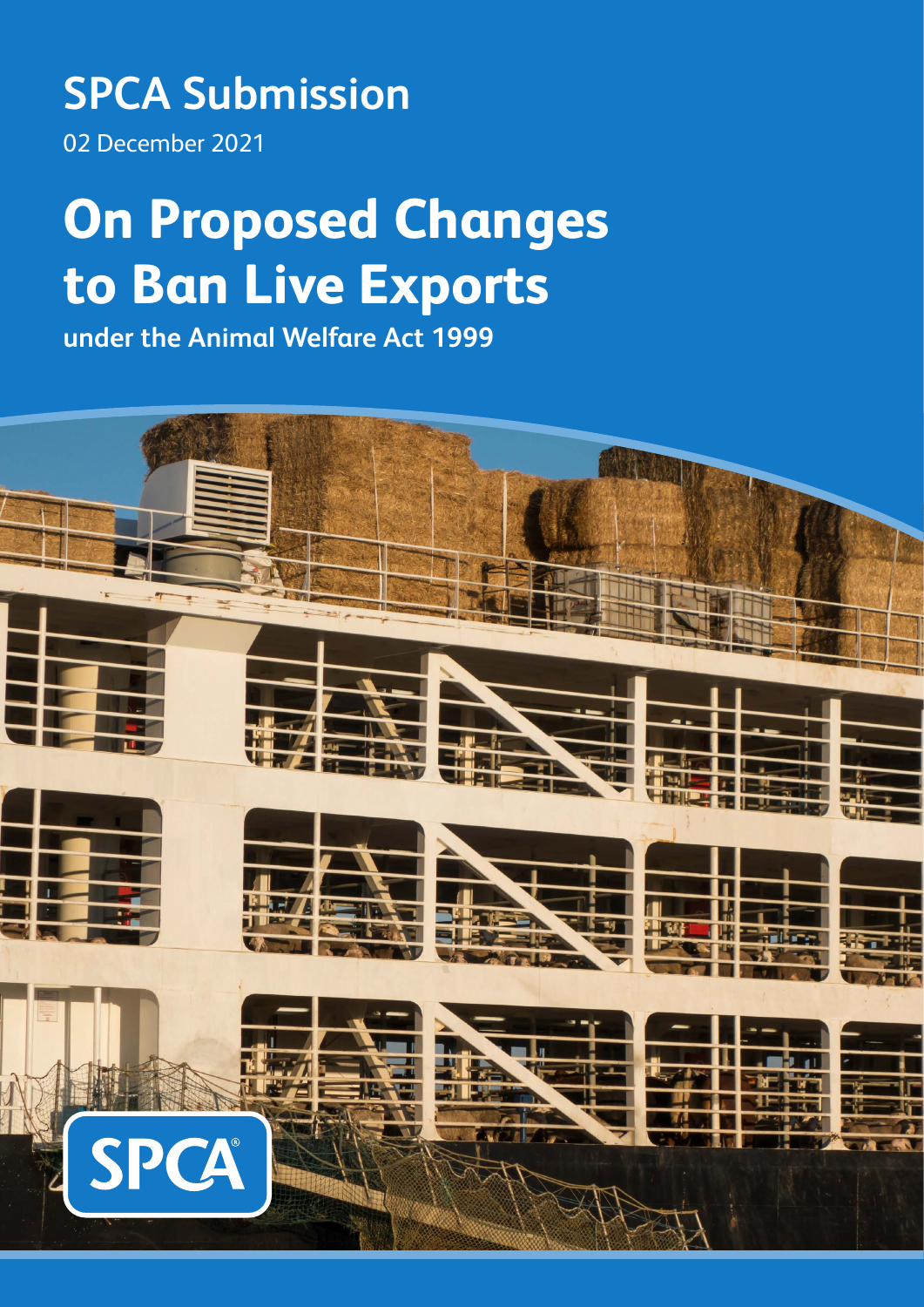<span id="page-1-0"></span>*"We have an opportunity now to show the world that when we say we're kind, we mean it. When we say we have the highest standards for our animals and our people, we're being honest. And when we say our workplaces are safe and we have a sustainable plan for our economy, there are no exceptions."\**

### **Executive summary**

- > SPCA supports Cabinet's decision to ban the export of cattle, sheep, deer and goats by sea by way of changes to the primary legislation. We know that New Zealanders are appalled by live exports and we are relieved that the government has listened to the experts, the science and the general public. We believe this decision is good for our animals, our people and our economy.
- > SPCA maintains that 'continuous improvement', introducing regulations, partnering with importing countries and farmers, commissioning reviews, extending post-arrival reporting, ensuring that cattle being loaded are in good condition, and updating guidelines have failed. The only option left is to permanently prevent the export of livestock by sea.
- > It has been reported that livestock ships are at least twice as likely to suffer a "total loss" from sinking or grounding as standard cargo vessels - risking the lives of both crew and animals. It cannot be claimed that disasters are one-off events or unforeseen tragedies.
- > Even when things go smoothly, the transportation of farmed animals by sea is inherently linked with major animal welfare compromise. It is disingenuous to rely on mortality figures to show that our animals are not affected by live export.
- > Every livestock export ship represents a reputational risk. We are pleased to see the government take the opportunity to support our food and fibres sector to meet increasing consumer demand for products that are produced ethically and sustainably.
- > Although acknowledging that this Bill does not propose any changes to the export of animals other than livestock, SPCA suggests that the framework around Animal Welfare Export Certificates could potentially be re-purposed to provide some oversight, transparency and public assurance around the continuing export of live chicks, finfish, eels and crayfish.

\*Open letter on live export to Prime Minister Jacinda Ardern by SPCA CEO Andrea Midgen and SAFE CEO Debra Ashton, September 2020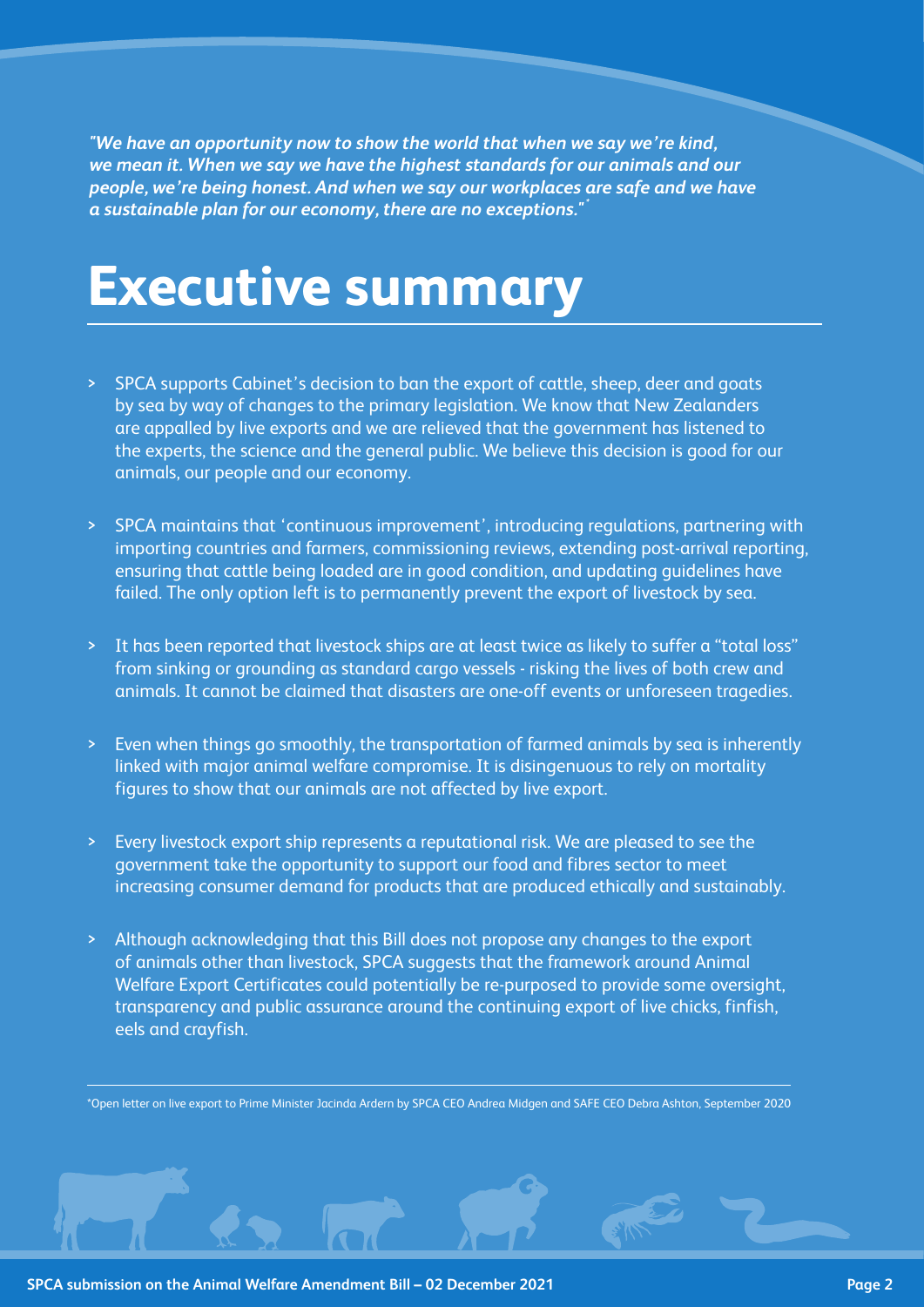# **Table of Contents**



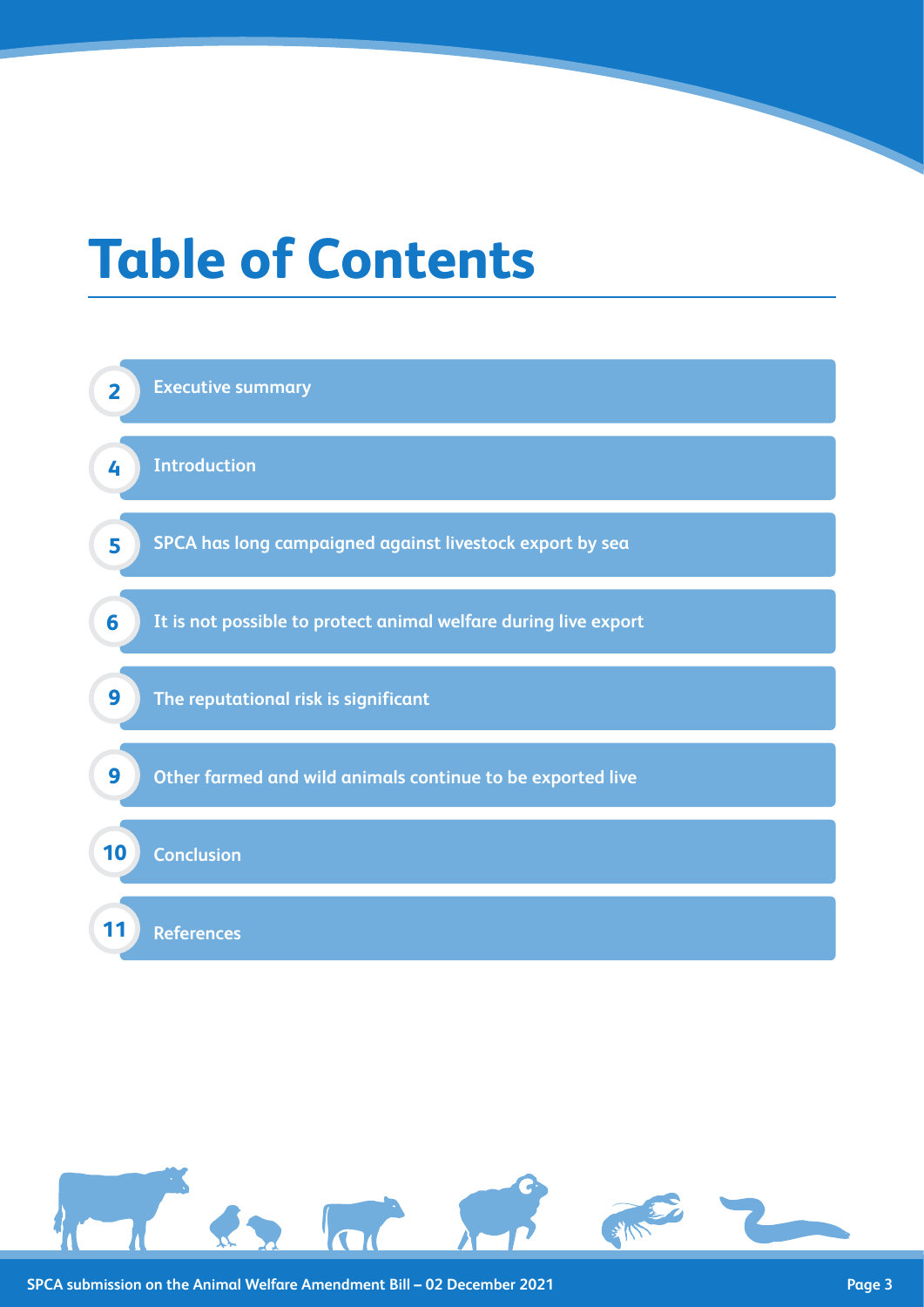### <span id="page-3-0"></span>**Introduction**

**The following submission is made on behalf of The Royal New Zealand Society for the Prevention of Cruelty to Animals (trading as SPCA).**

**SPCA is the preeminent animal welfare organisation in New Zealand. The Society has been in existence for over 140 years with a supporter base representing many tens of thousands of New Zealanders across the nation.**

**The organisation includes 35 Animal Welfare Centres across New Zealand and approximately 60 inspectors appointed under the Animal Welfare Act 1999.**

**SPCA welcomes the opportunity to make a submission on the Animal Welfare Amendment Bill.**

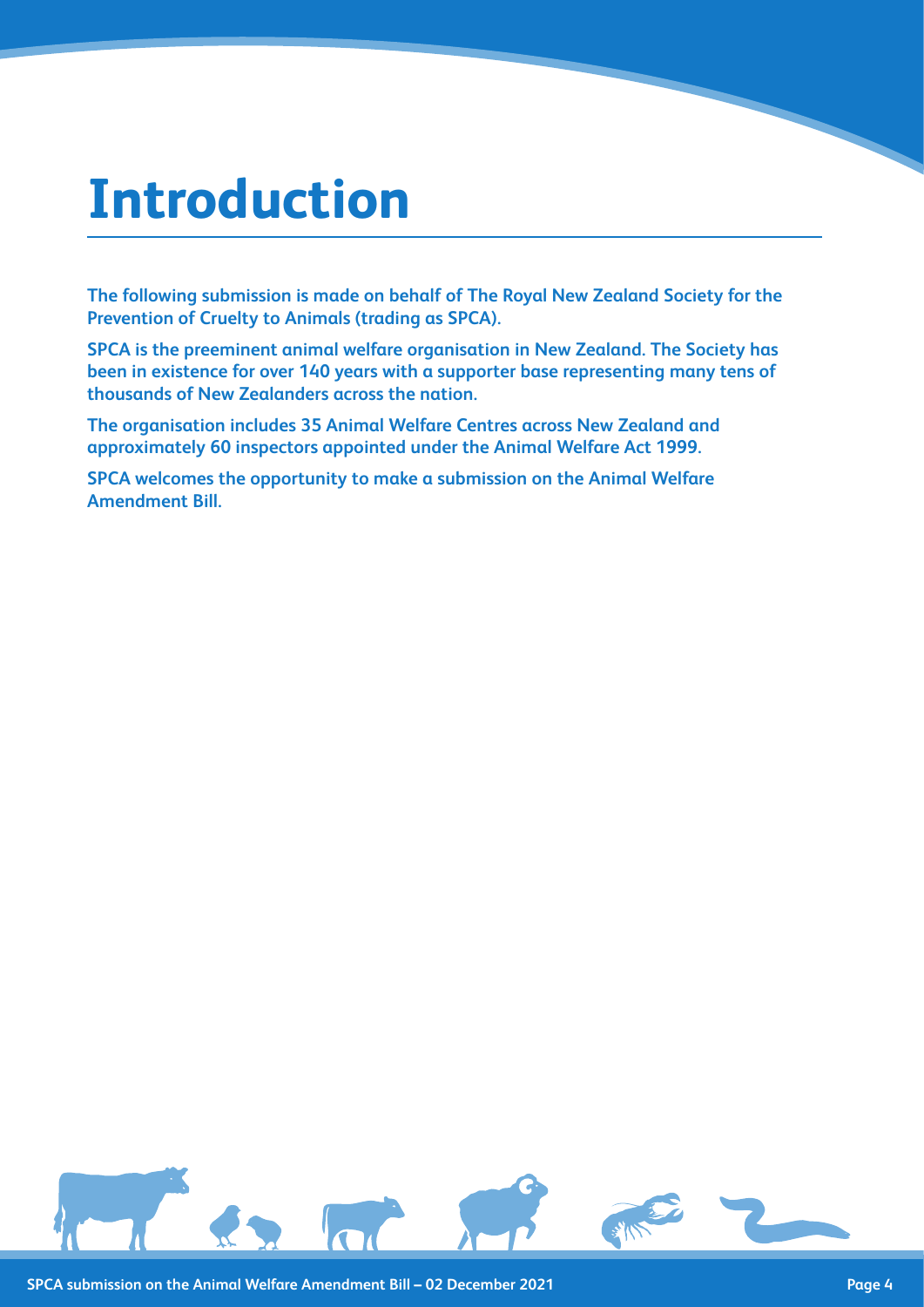### <span id="page-4-0"></span>**SPCA has long campaigned against livestock export by sea**

SPCA has advocated for a total ban on the live export of farmed animals for decades.

The long history of disasters accompanying such journeys reinforced this position. Ships carrying live animals are at least twice as likely to suffer a 'total loss' as compared to standard cargo vessels (Kevany, 2020). As stated in the 2020 Heron review: *"we note the obvious: rules and regulations themselves cannot necessarily prevent tragedies and accidents." (Michael Heron QC, 2020)*

| Year | <b>Location</b>       | <b>No. and type</b><br>of animals                                 | <b>Outcome</b>                                  | <b>References</b>          |
|------|-----------------------|-------------------------------------------------------------------|-------------------------------------------------|----------------------------|
| 2021 | Suez<br>Canal         | 20 ships carrying<br>animals blocked<br>Animal numbers<br>unknown | Stranded with<br>insufficient<br>feed and water | Kevany and<br>Safi 2021    |
| 2021 | Spain                 | 1,700 cattle<br>864 young<br>bulls                                | Culled for<br>welfare<br>reasons                | Kevany and<br>Kassam 2021a |
|      |                       |                                                                   |                                                 | Kevany and<br>Kassam 2021b |
| 2020 | <b>New</b><br>Zealand | 6,000 pregnant<br>COWS                                            | Ship capsized<br>- death by<br>drowning         | Ives et al 2020            |
| 2019 | Romania               | 14,000 sheep                                                      | Ship capsized<br>- death by<br>drowning         | Skerrett 2019              |
|      |                       |                                                                   |                                                 | Ng 2019                    |
| 2017 | Australia             | 2,400 sheep                                                       | Died on board<br>- heat stress                  | Wahlquist<br>2018          |
| 2014 | Australia             | 4,000 sheep                                                       | Died on board<br>- heat stress                  | Towie 2014                 |

#### **Table 1: Summary of recent livestock ship disasters**

In addition, SPCA has repeatedly raised concerns about the many factors that impact the welfare of exported animals before, during and after their journey. These include the conditions on the vessel, the lack of control over their treatment at the destination country, and the fear and anxiety inflicted on animals by the changes in environment that they are forced to undergo over weeks or months (Phillips, 2008).

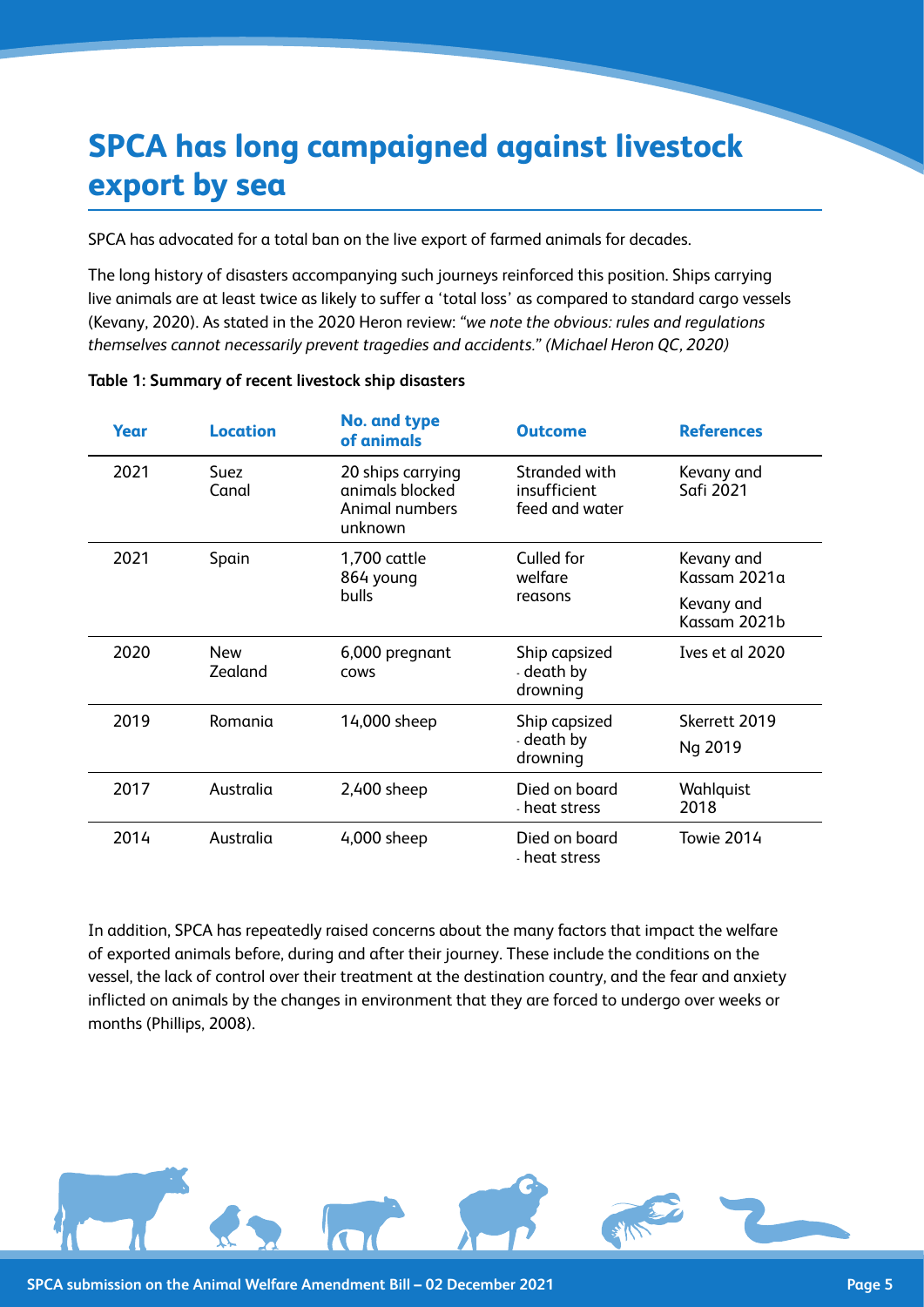### <span id="page-5-0"></span>**It is not possible to protect animal welfare during live export**

It is perplexing to SPCA that MPI's Regulatory Impact Statement begins from "a presumption that transporting animals, in and of itself, does not necessarily have an adverse effect on animal welfare." This may be true of domestic transport of pets, for example, but it is misleading to apply this assumption to livestock ships. It is generally accepted that the longer and more complex the journey an animal makes, the greater the risk to its welfare (Fisher, 2013).

The transportation of livestock animals by sea is inherently linked with major animal welfare compromise (Hing et al., 2021), particularly in regard to changes in feed, poor environmental conditions, stocking densities, damaging ammonia concentrations, disease, noise, motion sickness, changes in lighting pattern and heat stress (Phillips, 2008).

It is difficult to obtain information on the animals' welfare during live export journeys. MPI's public voyage reports are limited in their information. However, a study published this year (Hing et al., 2021) analysed information obtained from independent observers on board Australian export ships, across voyages carrying a total of 147,262 cattle to China. They compared conditions to the guidelines of the World Organisation for Animal Health (OIE) and the Australian Standards for the Export of Livestock – analogous to New Zealand's Guidance Material for the Transport of Cattle by Sea, though the Heron review described Australian standards as being more robust and up-to-date (Michael Heron QC, 2020).

In both New Zealand and Australia, livestock export industries insist that guidelines are followed as a means to demonstrate that welfare can be managed.

#### **Despite this assurance, independent observers on board Australian ships found the following:**

- > **Hunger** issues with provision of food were described in 43% of independent observer summaries. At least 11% of voyages had to ration food or had food supplies exhausted. One report noted "competition for access to feed troughs increased later in the voyage with pen hierarchy becoming obvious and incidents of trampling observed." Another observer reported that feed requirements for the pregnant cattle fell below Australian standards requirements within the first 6 days of the (on average) 20-day journey. Yet another reported that "on average, approximately 50% of cattle were waiting their turn to feed. When they finally got to the trough there was usually nothing left… staff responded to this issue by removing skinny and weak cattle." Observers reported that access to food was impacted by indirect problems including poor pen conditions and limited mobility of animals (due to injury and illness).
- **Thirst** Water supply issues were described in 43% of independent observer summaries. Reporters described animals being slow to adjust to the water delivery system, poorly secured water troughs being knocked off railings (soiling pens and limiting access to water), leaking hoses and water supply systems, water being contaminated by faeces, and several

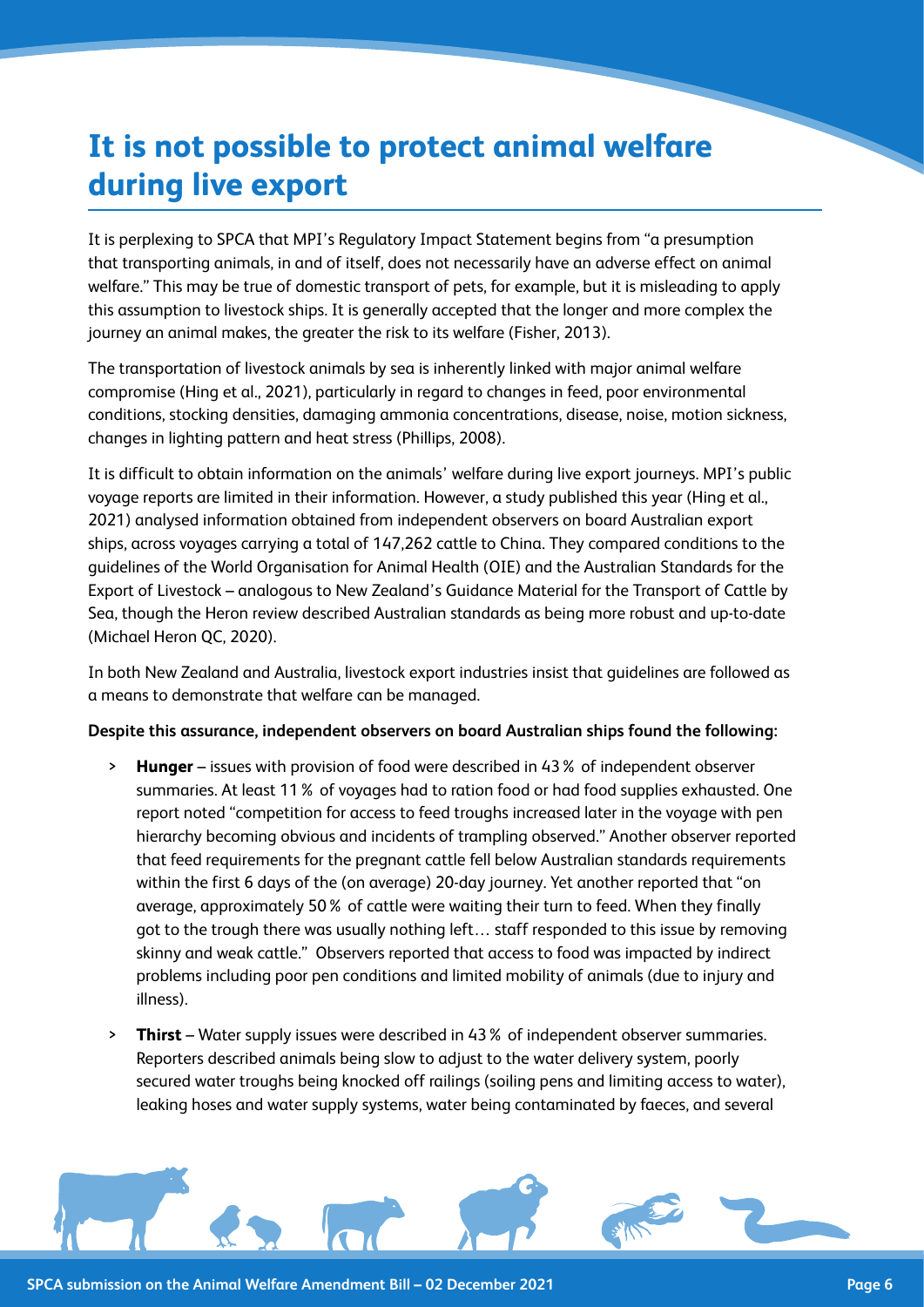instances where water supply systems failed entirely, leading to a failure of ad-lib access to water until staff took remedial action.

- > **Exposure to extreme temperatures** Cattle exported by sea to China from New Zealand and Australia are transported across the equatorial zone. Exposure to extreme temperatures was described in 51% of independent observer summaries. Overnight respite from hot conditions is an essential element of recovery from heat stress, but little to no respite is available for cattle transported across the equator. Other shipboard factors contribute to the heat load, including the ship's engine, sun-heated metal, faecal contamination preventing heat loss from the skin, inability to move away from other animals or seek shade or breeze, high pen humidity, and poor ventilation. Observer reports of heat stress described animals with tongues protruding, increased respiratory rate, open mouth breathing, gasping, lethargic demeanour, or drooling with tongues out over water troughs. Washing decks and hosing cattle was noted as having a limited and transitory effect.
- > **Space and bedding** Poor pen conditions and insufficient space were observed in 81% of the independent observer summaries. One observer noted that "the cattle were not loaded strictly in accordance with the load plan… some pens remained overstocked throughout the voyage." Poor pen conditions included wet, sloppy pad or inadequate bedding material and insufficient space (i.e. not all animals were able to lie down simultaneously – cows require between 10-12 hours of lying a day to maintain health and welfare). One observer described that "The pad thickness developed over the voyage to a central depth on [sic] 5–10 cm with a much thicker piling up effect under the gates, into corners and along the walls. The texture was initially crumbly but progressed to variably tacky to sloppy mud by Day 7". Another described a "20 cm deep build-up of a boggy mixture of fodder, chaff and manure in most alleyways and pens."
- > **Health issues** All observer summaries mentioned health issues. These included ocular, respiratory, musculoskeletal, metabolic, dermatologic, enteric, and systemic diseases. Cattle suffering from lameness are reported in practically all summaries. One veterinarian described "hoof deck syndrome", where "abrasive deck surfaces . . . in combination with constantly wet, softened hooves (from faecal pad), concurrent illness and/or injured/heavy animals often leads to varying degrees of direct tissue damage . . . painful skin excoriations and/or hoof damage . . . joint and bone exposure and secondary infections."

The National Animal Welfare Advisory Committee advised for the livestock export review that *"The understanding that animals are sentient, that they can have emotions, feelings, perceptions and experiences that matter to them, is integral… NAWAC therefore considers that good welfare must take into account the affective state of an animal – that is, what the animal may experience negatively or positively."* 

Mortality statistics represent the 'tip of the iceberg' in terms of the total impact of the export process on animal welfare (Fleming et al., 2020). Mortality rate is insufficient as an indicator of animal welfare, in any context, because it does not capture the suffering that is experienced by animals.

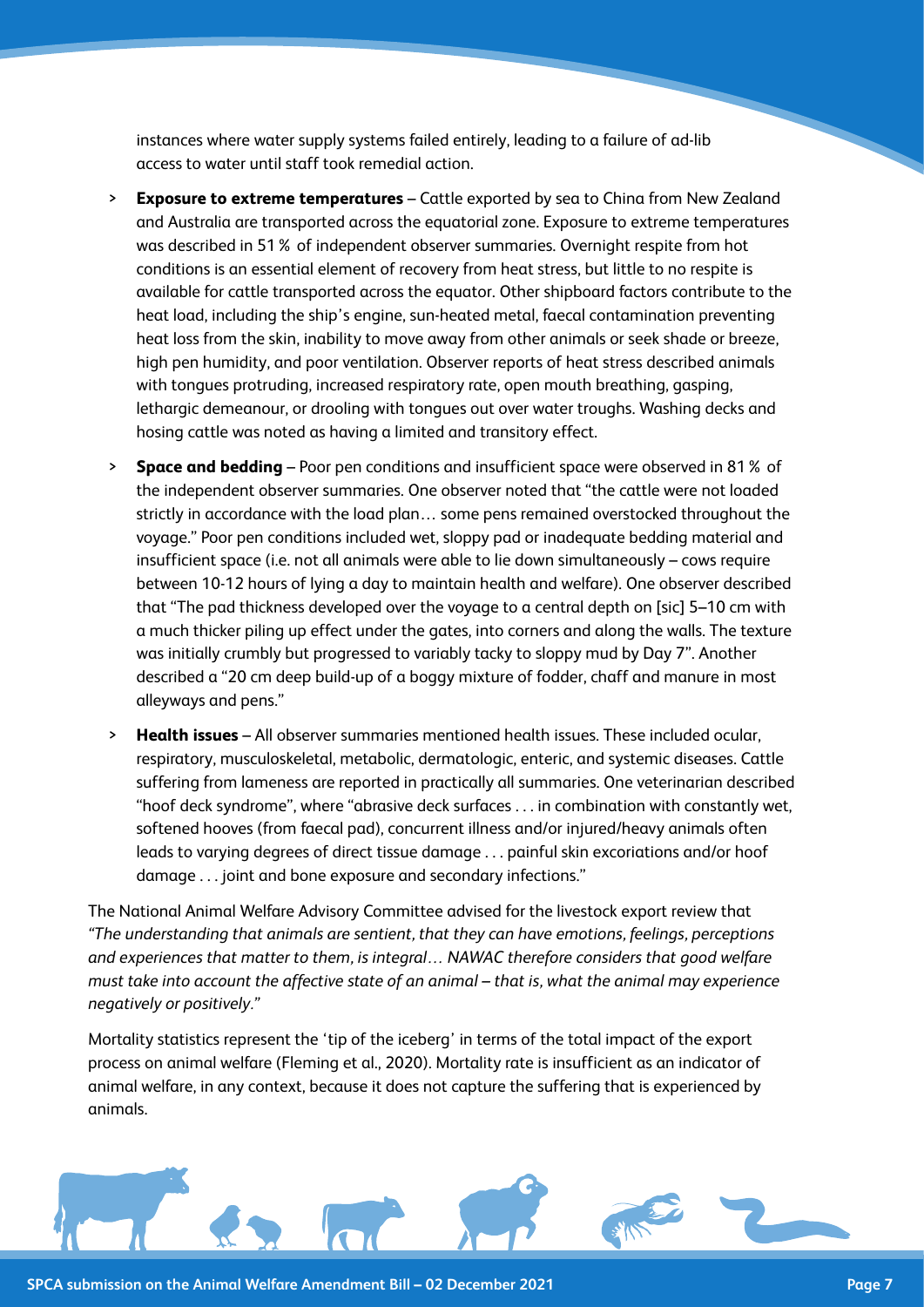Visiting a ship loading and being satisfied with the pre-transport check is also insufficient to understand whether animal welfare will be affected on the journey. SPCA shares industry's confidence that New Zealand's regulatory framework and system of pre-export veterinary checks provides some assurance that the animals being loaded are in good condition. But regulations would need to apply and be enforced during the journey and post-arrival to even begin to address the animal welfare risk – and this is outside of New Zealand's jurisdiction.

It has been suggested that getting countries more involved with the care of the imported animals may help to address the animal welfare risk. However, the National Animal Welfare Advisory Committee advises that *"even where those in charge of the animals have the best intentions and receive ongoing support from New Zealand, fundamental differences in animal genetics, climate, farming systems, disease, parasite risk, and feed, will predispose towards significant animal welfare risks when sending our livestock overseas."*

In 2019, around 5,000 cattle were exported from Australia and New Zealand to Sri Lanka (about 2,000 were New Zealand's cows), in a scheme that included partnering with receiving farmers to ensure that the animals were well looked after. An Australian live export company (Wellard) was contracted to ship the cows and help establish the farms to improve Sri Lanka's fresh milk supply. Wellard was required to provide Sri Lankan farmers with facilities, training and veterinary support. The scheme was underwritten by an Australian government loan of \$100 million. The export of New Zealand cattle was approved via the Animal Welfare Exports Certificate (AWEC) process.

Soon after arrival there were claims that the "high-yielding, pregnant dairy cows" the local farmers were promised were instead "overpriced, unhealthy and infertile" (RNZ/ABC, 2019). The cattle were not suited to local conditions, did not produce well, and hundreds of cattle suffered and died, leaving local farmers facing financial ruin: some farmers were reported to be suicidal (NZ Herald, 2019; RNZ/ ABC, 2019). Sri Lanka's own auditor-general described the project as "poorly planned and inhumane." Wellard described the project as "a success." (RNZ/ABC, 2019).

The Animal Welfare (Export of Livestock for Slaughter) Regulations 2016 were introduced to protect New Zealand's trade reputation, and made significant changes including the introduction of postarrival reporting. Guidance material for the export of livestock by sea was introduced in 2013, and has been updated since, including as part of MPI's 'continuous improvement' programme. Animal Welfare Export Certificates are considered carefully.

Despite all of this, public concern reached a point in 2020 that the Heron review was launched, and Minister O'Connor announced a ban in April 2021, stating that "We must stay ahead of the curve in a world where animal welfare is under increasing scrutiny." SPCA agrees, and maintains that the only intervention that will address the fundamental concerns of the New Zealand public is to permanently prevent the export of farmed animals by sea.

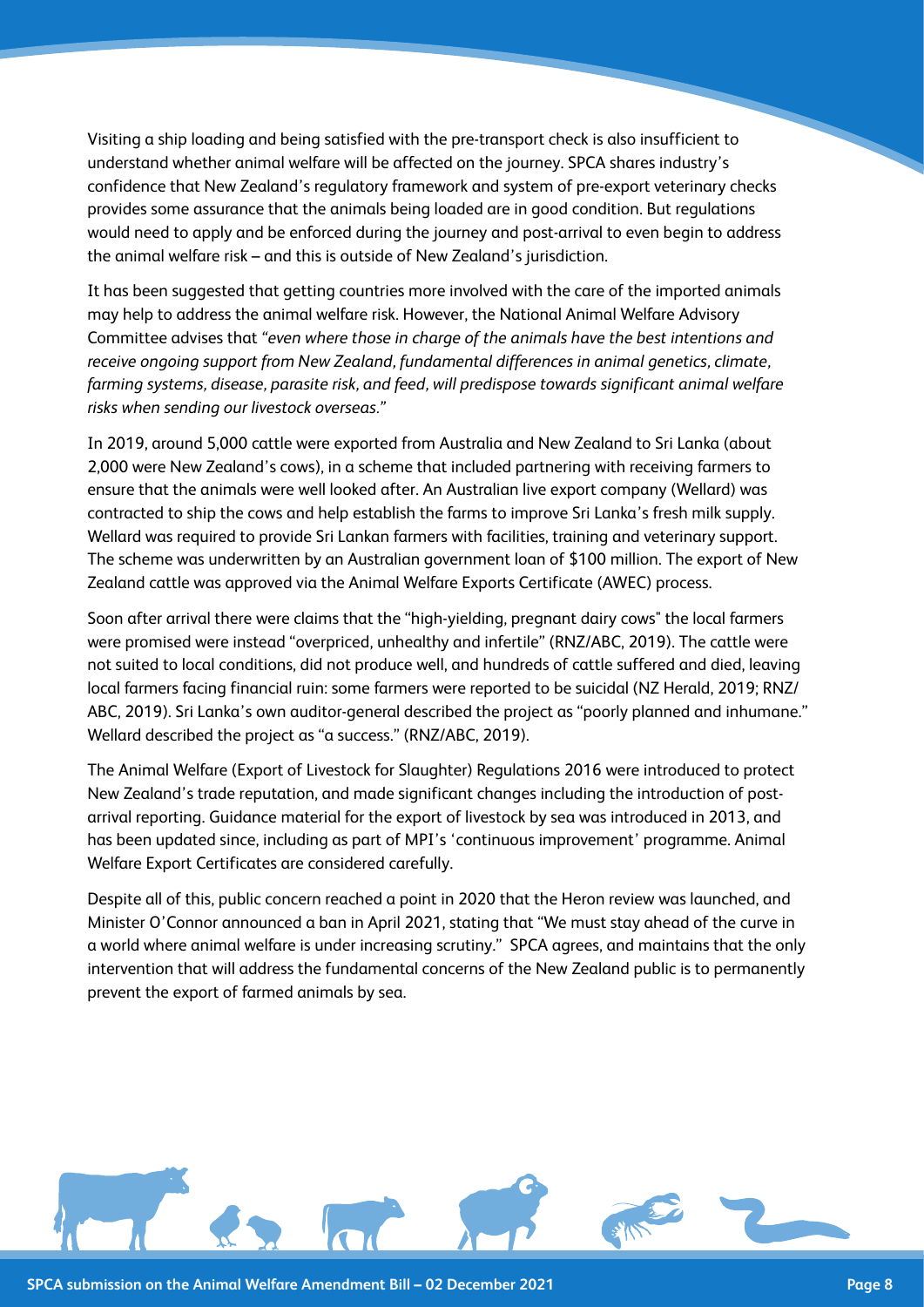#### <span id="page-8-0"></span>**The reputational risk is significant**

SPCA agrees with the assessment in MPI's Regulatory Impact Statement that the reputational risks of livestock export by sea are real, likely to result in ongoing negative reputational impacts, and cannot be eliminated completely. This risk will continue during the two-year phase-out period.

It could be argued that the animals that would have been exported will now be killed as bobbies, resulting in a negative welfare outcome and a different kind of reputational risk. SPCA has more confidence in our farmers: we are encouraged by industry efforts to treat all animals in the production chain with world-leading care and respect and to find other uses for bobby calves (e.g. see DairyNZ's Dairy Tomorrow strategy). In the SPCA Certified animal welfare programme, we aim to work with farmers who are committed to keeping calves with their mothers.

Even if more animals are slaughtered in New Zealand as bobby calves, we note that New Zealand's regulatory requirements around the handling of young calves were significantly strengthened relatively recently (Beehive Press Release, 2016). We can be confident that these regulations will apply to these animals here, while the wellbeing of exported animals is outside of our control.

Offloading our surplus animals without control of their welfare is unacceptable - these animals work hard for New Zealanders. As expressed in New Zealand's animal welfare strategy, we have responsibilities towards animals in our care.

Banning the export of livestock by sea means taking the opportunity to give effect to ambitious ideals, highlighted in documents like the Fit for a Better World strategy, that we can support our food and fibres sector to meet increasing consumer demand for products that are produced ethically and sustainably.

As summarised by Fisher (2013) in reference to the Australian industry, which we believe applies well to the New Zealand situation: *"It may not be a direct trade-off, but one day farmers may need their political capital and the residual goodwill of the public more than they need the live export industry."* 

#### **Other farmed and wild animals continue to be exported live**

Minister Whaitiri stated at the first reading of the Bill that "These actions do not set a precedent for other animal exports."

SPCA acknowledges that the Animal Welfare Export Certificate process has historically been applied to livestock but not necessarily other animals, and that the welfare risks to animals exported by air are different.

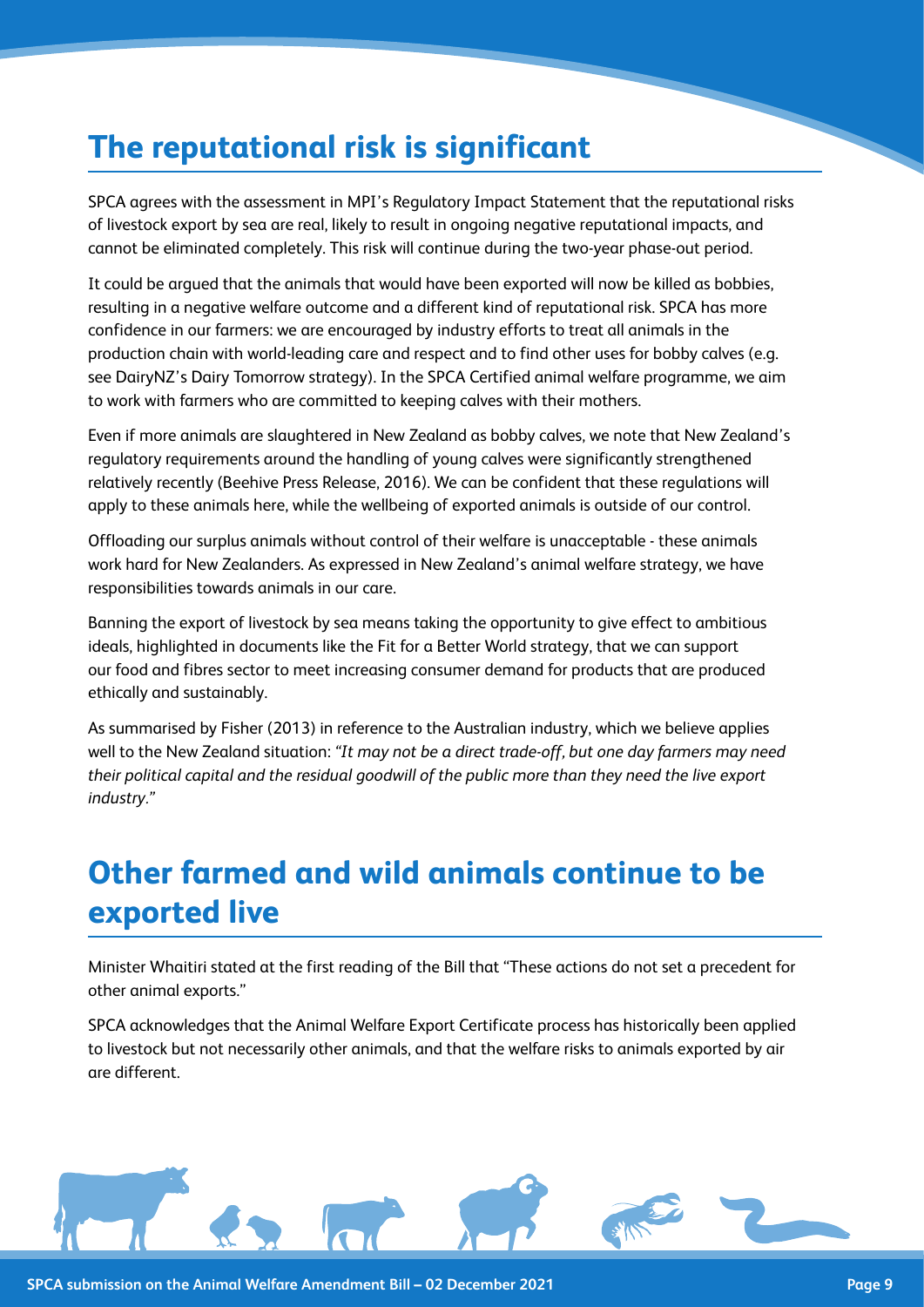<span id="page-9-0"></span>However, the reputational risk remains. Our native longfin eels, as threatened as the North Island Brown kiwi, are exported live from New Zealand for slaughter along with shortfin eels – in 2018, over 143 tonnes of eels were exported (Hancock, 2019). In 2020, more than 300 tonnes of live crayfish were exported for slaughter (Taunton, 2020). Approximately 2.8 million dayold chicks are exported every year (Hutching, 2018).

The export of all animals – not just sheep, cattle, deer and goats – can give rise to serious welfare problems relating to the conditions the animals experience during the journey itself and to the potentially concerning treatment of the animals once they reach the importing countries.

SPCA notes that the National Animal Welfare Advisory Committee submitted to the livestock export review that the same animal welfare considerations must be given to all animals exported live from New Zealand.

Although this Bill does not currently propose any changes to the export of animals other than livestock, SPCA suggests that the framework around Animal Welfare Export Certificates and public reporting of the number of animals in each shipment could potentially be re-purposed to provide some oversight and public assurance around the export of other animals like day-old chicks, live eels and crayfish.

## **Conclusion**

**SPCA is supportive of this amendment and believes that it is the appropriate option to address risks to animal welfare. In addition, the amendment will effectively protect New Zealand's reputation - in turn contributing to a sustainable, thriving primary sector.**

**SPCA appreciates the opportunity to contribute to the Animal Welfare Amendment Bill and would welcome further engagement on this issue. If any further information is required, the Society is happy to discuss this matter further.**